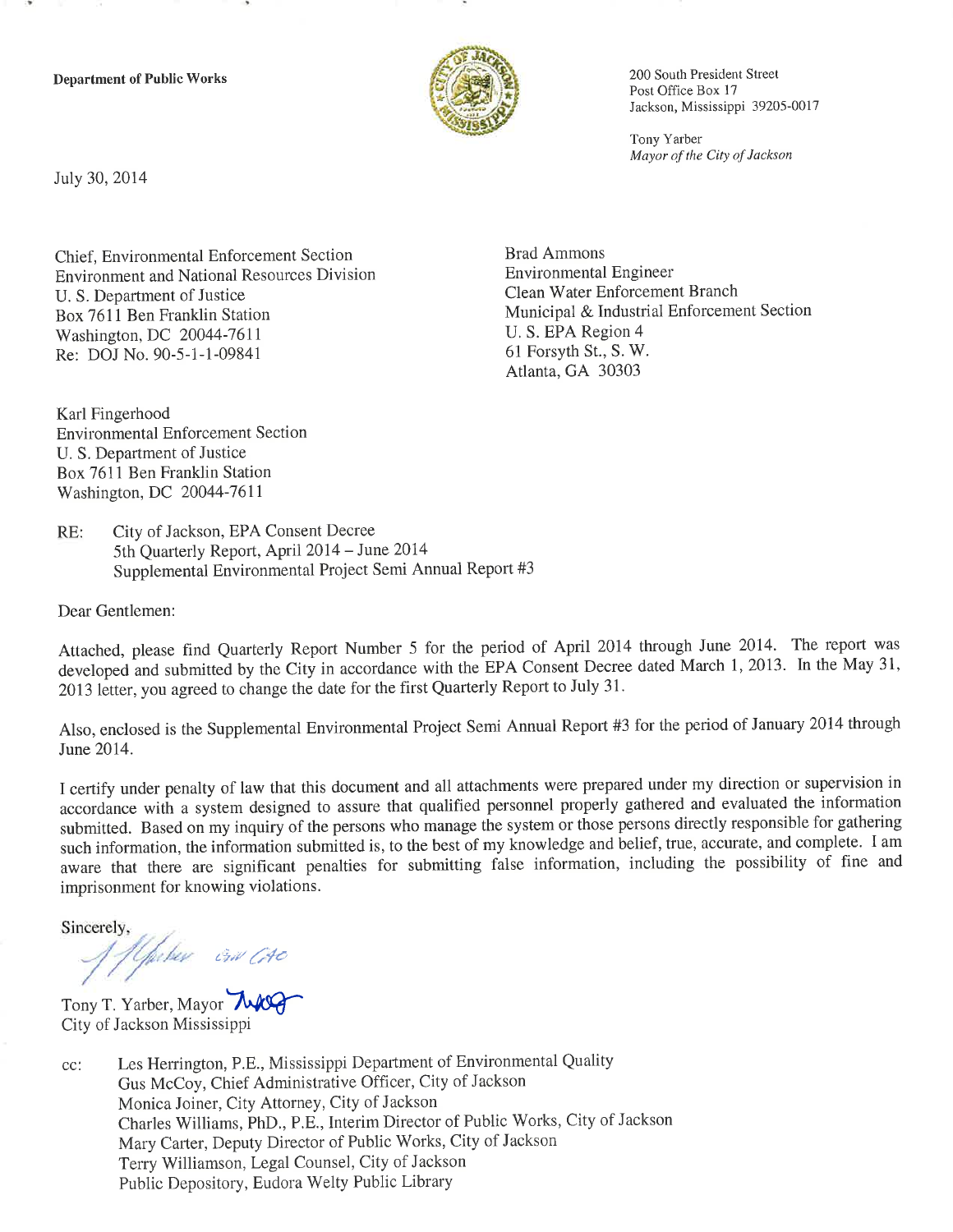## Supplemental Environmental Project Semi Annual Report #3 January 2014 through June 2014

The purpose of the Supplemental Environmental Project ("SEP") is to reduce extraneous flows entering the Wastewater Collection and Transmission System (WCTS) through defective residential Private Laterals and through illicit connections from residential properties of eligible property owners. For purposes of this SEP, an illicit connection is any residential connection to the WCTS that discharges any substance or solution that is not intended to be transferred via the WCTS, such as stormwater, surface water runoff and roof runoff. The WCTS becomes a conduit for stormwater when defective Private Laterals or illicit connections allow rain or groundwater to enter the WCTS. Certain components of the WCTS Evaluation Plan required by Section VIII of the Consent Decree will assist the City in identifying defective Private Laterals in need of repair or replacement and illicit connections to the WCTS.

## **Significant milestones reached this period for this activity:**

- **Continued development of scopes of work, fee schedule, forms, and contracts to be used in implementation of the SEP**
- **Continued development of financial hardship qualifications for eligibility for the SEP**

**Significant milestones anticipated to be completed during the next reporting period:**

- **Complete development of scopes of work, fee schedule, forms, and contracts to be used in implementation of the SEP**
- **Complete development of financial hardship qualifications for eligibility for the SEP**
- **Complete development of list of Plumbers**
- **Complete development of information management system**
- **Continue public notification of Private Service Lateral Program**
- **Complete determinations of eligible property owners**

A Gantt chart indicating the overall progress of Consent Decree required activities and major milestones is shown on the following page